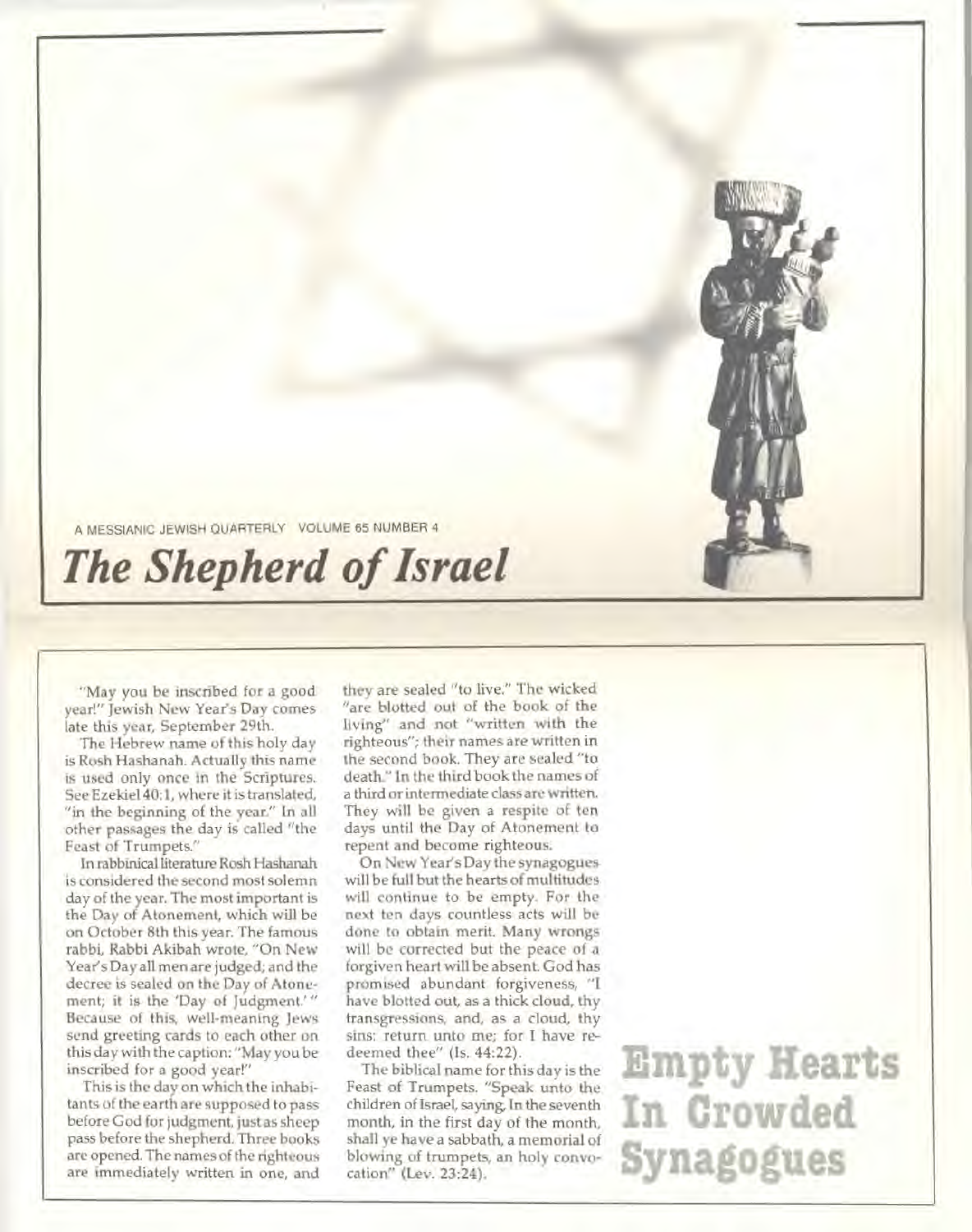**During biblical days trumpets were blown in Jerusalem all day long on Rosh Hashanah. These trumpets actually were the horns of animals. The Talmud states that the horns of any kind of animals could be used except those of oxen and calves. The rabbis declare that the reason for this prohibition is so God would not be reminded of the golden calf. The most favored horn was the bent horn of the ram. Tradition says that it was on Rosh Hashanah that Abraham prepared to offer up his son, Isaac, on Mount Moriah when God Himself provided a "ram caught in a thicket by his horns" (Gen. 22:13). This horn is called the** *shofar* **which** is:

**"One of the earliest musical devices of mankind, a primitive ram's horn or shofar is the ritual horn of Israel. It was the voice of the shofar 'exceeding loud' which rang from the thick cloud upon Sinai when Moses 'brought forth the people to meet God.' The walls of Jericho fell at its sound. It echoed through the hill country of Ephraim the day Ehud slew the thousands of Moab. At En-Harod the shofar joined its blast in the night with the crash of pitchers and the battle cry of the valiant hundred, 'The sword for the Lord and for** Gideon!'

"Throughout biblical times it resounded on the festival of the New Moon and on the First Day of Tishri, called "the memorial of blowing," as well as on the other solemn occasions. It gave the alarm in case of siege, flood, or pressing danger and figured, perhaps magically, in rain-making ceremonies. The Romans, it is easy to understand, were bewildered by its

**On this New Year's Day the synagogues will be full but the hearts of multitudes will continue to be empty ... the peace of a forgiven heart**  will be absent.

**from the Scriptures. One of the definitive books on the Jewish Holy Days is published by the Union of American Hebrew Congregations; it is** *"The Jewish Festivals"* by Hayyim **Schauss, who tries to clarify the situation:** 

**'The theme of the New Year of the Jews is a complex one. It is impossible to present it in clear and straightforward terms, in a minimum of words. There are many phases to discuss, and all are complicated.** 

**"The first thing to be explained is the fact that in the Pentateuch, in which Jews are told to observe the first day of Tishri as a holiday, that day is not labeled Rosh Hashonoh, the New Year; it is designated as the first day of the seventh month. Throughout the entire Bible there is no reference to that day as Rosh Hashonoh. It is clear, therefore, that in biblical days there was no holiday by that name. It is curious, too, that according to the Pentateuch the New Year begins in** 

**the seventh month. How is such a thing possible?** 

**"To these and to similar** questions there can **be but one** answer: Jews, in the days of old, before the Babylonian Exile, observed neither Rosh Hashonoh nor Yom Kippur. In those days they observed only one festival at that time of the year, the Festival of the Ingathering of the fruits and grapes. That festival had many rites that are now associated with Rosh Hashonoh, Yom Kippur, and Sukkos. It was only later, after the Babylonian Exile, that the autumn festival was divided into three separate holidays. For this reason Jews observe, in one season of the year, three festivals which are all actually New Year festivals."

We disagree with the learned author of this book on one important detail. We believe that it can be historically proven that in biblical days, the Feast of Trumpets was celebrated annually. However, we do agree that somewhere in our history somebody led us astray. It may not be of great importance as to what holiday the First Day of Tishri is called, but it is of eternal importance to realize that our Scriptures never teach that the countless acts of merit, or of wrongs made right, will ever forgive sins. It is only God who can forgive sin. The fact is, that in spite of all these splendid acts during this season, no one knows that his sins are forgiven! So we have a New Year's Day in the seventh month of the year,

*continued on back cover* 

**frequent blowing and suspected its treasonable intent in a land of rebels. Later, other rebels, in the bitter moment of excommunication, trembled at its note." Philip Goodman,** *The Rosh Hashanah Anthology,* **p. 113.** 

**We can easily see that there is a big difference between the modern "New Year's Day" and the biblical "Feast of Trumpets." This difference is an indication of the fact that Orthodox Judaism, not only liberal Judaism, has departed**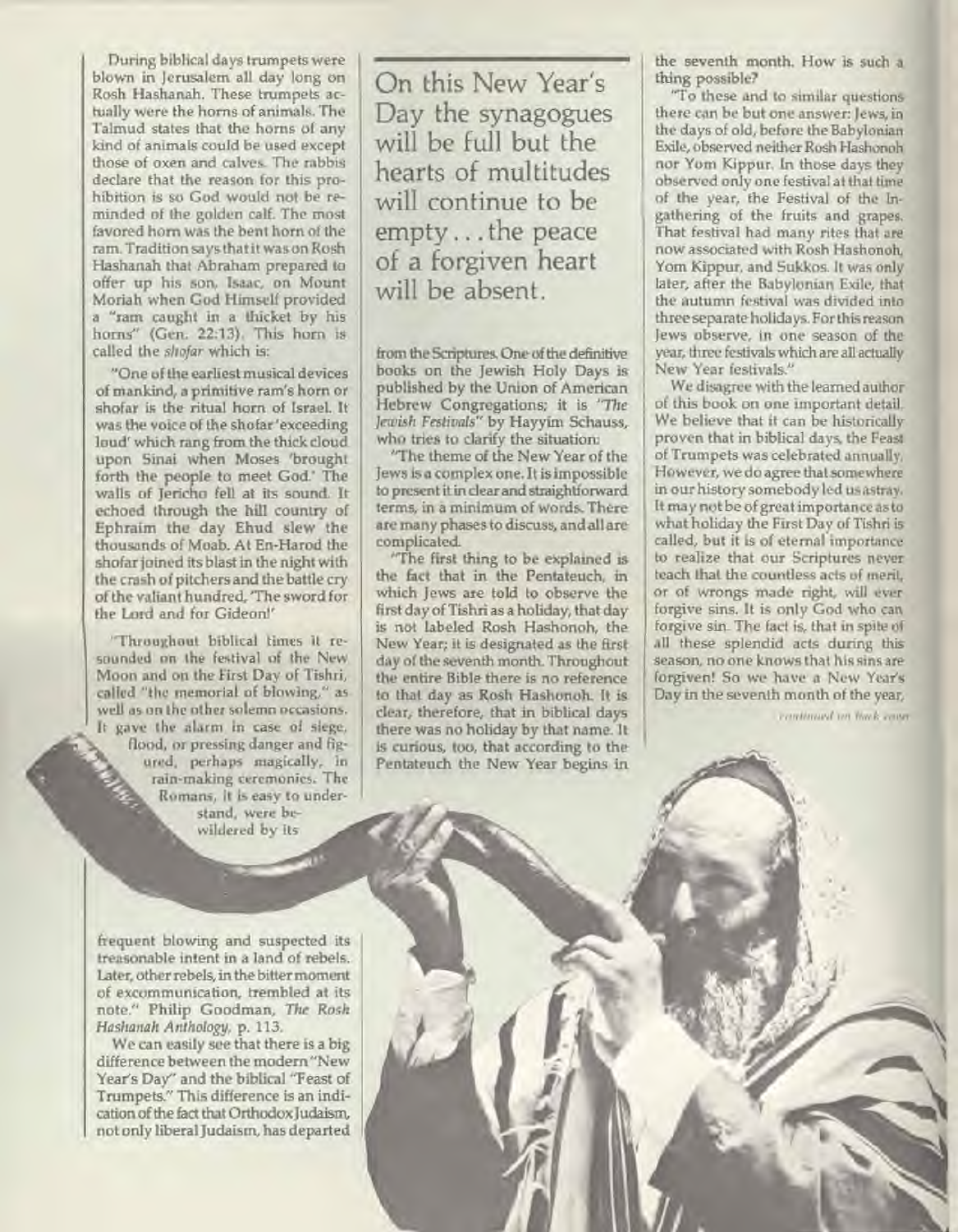**How I Found** Messiah in a **Moslem Land** 

by ISRAEL COHEN

**"Teach me about being Jewish," the young sailor asked. I told him I'd be happy to .. . if I knew anything about the subject. He should have asked me about drinking—now that's something I knew alot about. I wasn't allowed to drink at home, but now in the navy, I had numerous opportunities to indulge in my new-found pastime.** 

**Now that I was away from home, I had the opportunity to consider some ideas that I never could have thought about before—ideas like Jesus.** 

**I was raised in a Conservative Jewish home in Philadelphia, but my family wasn't very religious. Occasionally, my father and I would attend synagogue together, particularly on the High Holy Days, but that didn't equip me to teach anyone about being Jewish.** 

**Neither was my religious education sufficient for teaching. From the age of eight I went to Hebrew school every afternoon after public school. But after my Bar Mitzvah my religious education came to a halt. After all, my father wanted me to study hard so that** 

**I would be accepted into college and become an electronics engineer.** 

**I wasn't a very good student, however, and I wound up in the lowest quarter of my high school class. With grades like that you don't get into college, so I joined the navy. That seemed like the logical place to go, since there was a draft on and I didn't want to go into the army.** 

**So in May of 1960 I found myself**  away **from home for the first time. And of all places to get stationed, I ended up in Arabic Morocco.** 

**One afternoon as I sat alone in the barracks, I wondered what I was doing there. Being sober for the first time in many days, I was deep in thought when a young Gentile sailor named Art came over to me and asked if I was Jewish. When I told him I was, he asked me to teach him about being Jewish.** 

**As I said before, I didn't know much about the subject, but I started to tell him my general impressions.** 

**"No," he interrupted, "can you get out your Bible and teach me about** 

"Can you get out your Bible and teach me about being Jewish from the Bible?" he asked.

**being Jewish from the Bible?"** 

**I got out my Jewish Bible but didn't know where to turn. We seldom read it in Hebrew school. So he asked me to turn to Isaiah. When he saw I was having trouble finding it, he found it for me and turned to the 53rd chapter.** 

**"Read this aloud," he said, and I did. At first I thought I had the wrong Bible. It sounded so much like what my Gentile friends used to say about Jesus.** 

**My confusion deepened when the young sailor took out his New Testament and had me read the third chapter of John. I read about a Jewish man talking with Jesus, and I couldn't figure out why a Jewish person would want to talk to Jesus the Gentile.** 

**Art Hammers explained that Jesus was Jewish and that the New Testament was written by Jews and tells all about the Jewish Messiah. I had never heard such things before! There I was—an 18-year-old Jewish boy in a Moslem country talking to a Gentile Christian about the Jewish Messiah. Never in my life had I been so confused.** 

**But after three hours of talking and reading from both of our Bibles, my confusion started to disappear. I now understood that I was a sinner and needed the salvation offered by Jesus, the Jewish Messiah.** 

**I couldn't sleep that night, nor could I keep myself from crying as I tried to fall asleep. The knowledge of my great sinfulness so overwhelmed me that I** *knew* **I needed Jesus—but I also knew I was Jewish and couldn't accept Jesus as my Messiah.** 

**I pulled my blanket over my head so the others couldn't hear my weeping And then I turned on a flashlight so I could read the New Testament my Christian friend had given me.** 

**As my tears fell upon the pages in the Book of Romans, I could no longer resist doing what I knew I had to do— I prayed to accept Jesus into my life, asking forgiveness for my sins! A few moments later I went peacefully to sleep.**